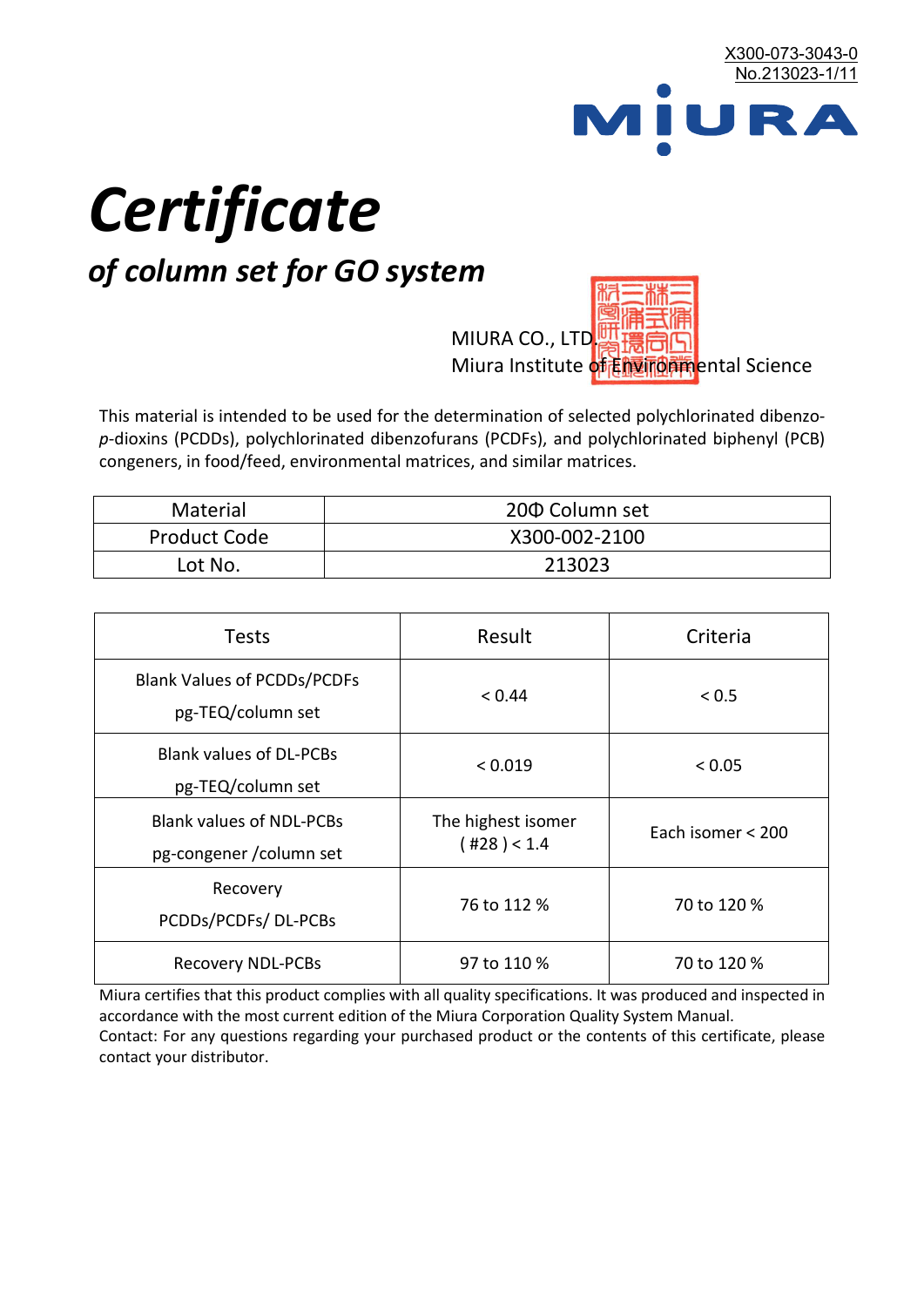### **DESCRIPTIONS**

**Lot Number:** The number mentioned on the labels on the column bag is the lot production number.

**Blank Level Values:** Blank level values, expressed as mass fractions (pg-TEQ per a column set), for selected PCB congeners, PCDD, and PCDF congeners are provided in Table 2. Blank level values are a reference value for which MIURA has the highest confidence in its accuracy, in that all known or suspected sources of bias have been investigated or taken into account (JIS K0311 or JIS K0312).

**Recovery Values (Sample):** Recovery values, expressed as percentages, are provided in Table 3 for selected mass labeled-PCB congeners, and selected mass labeled PCDD and PCDF congeners, based on selected mass labeled recovery standards added before GC-MS measurement. Recovery values meet EU regulations; however, the values meet the MIURA criteria for this certification, which are stricter than what is required by EU regulations.

#### **NOTICE AND WARNING TO USERS**

THE GO SYSTEM COLUMN SET IS INTENDED FOR DIOXIN ANALYTICAL USE ONLY, INCLUDING HAZARDOUS MATERIALS. BEFORE USE, READ THE SDS CAREFULLY; HANDLE PRODUCT AS A HAZARDOUS MATERIAL CAPABLE OF SKIN CORROSION AND/OR EYE DAMAGE.

#### **INSTRUCTIONS FOR STABILITY, STORAGE, AND USE**

**Stability and Storage:** The column set should be stored at room temperatures below 25 °C until use. It should not be frozen or exposed to sunlight or ultraviolet radiation. After removing from the bags, the contents should be used immediately, especially, because the concentration column (lower) "Alumina" can be deactivated under high-humidity. Storing of the removed column set is not recommended.

**Use:** If storing in a cold room or refrigerator, bring them to room temperature (let stand for approximately 30 min), remove water condensed on the surface of the bags. Carefully remove the bags to avoid damage of the column. Use the same lot number with one column set. For more information of column set refer to the operation manual.

#### **ANALYTICAL METHODS USED AT MIURA**

For preparation of blank test, several column sets chosen at random per lot production were allowed to reach ambient temperature; two types of the purification columns (upper: silver nitrate silica gel, and lower: sulfuric acid silica gel) were assembled, and 10 mL of n-hexane was added to wet the top of the column with the designated column cap and disposable syringe. Then, a known amount of internal standard solution (containing selected labeled PCB, PCDDs, and PCDFs congeners; as shown in Table 1) dissolved in 6 mL of n-hexane was added to the top of the column with disposable syringe, and the syringe was washed with 2 x 2 mL of n-hexane; the n-hexane was injected into the column again. Then, the purification columns assembled with the concentration columns (upper) and (lower) were set to the each system unit immediately. After two fractions (dioxin and PCB fractions) were obtained from each system unit, a known amount of the recovery standard solution was added to each concentration vessel. Finally, both fractions were concentrated using an evaporation system under nitrogen to 0.01 mL.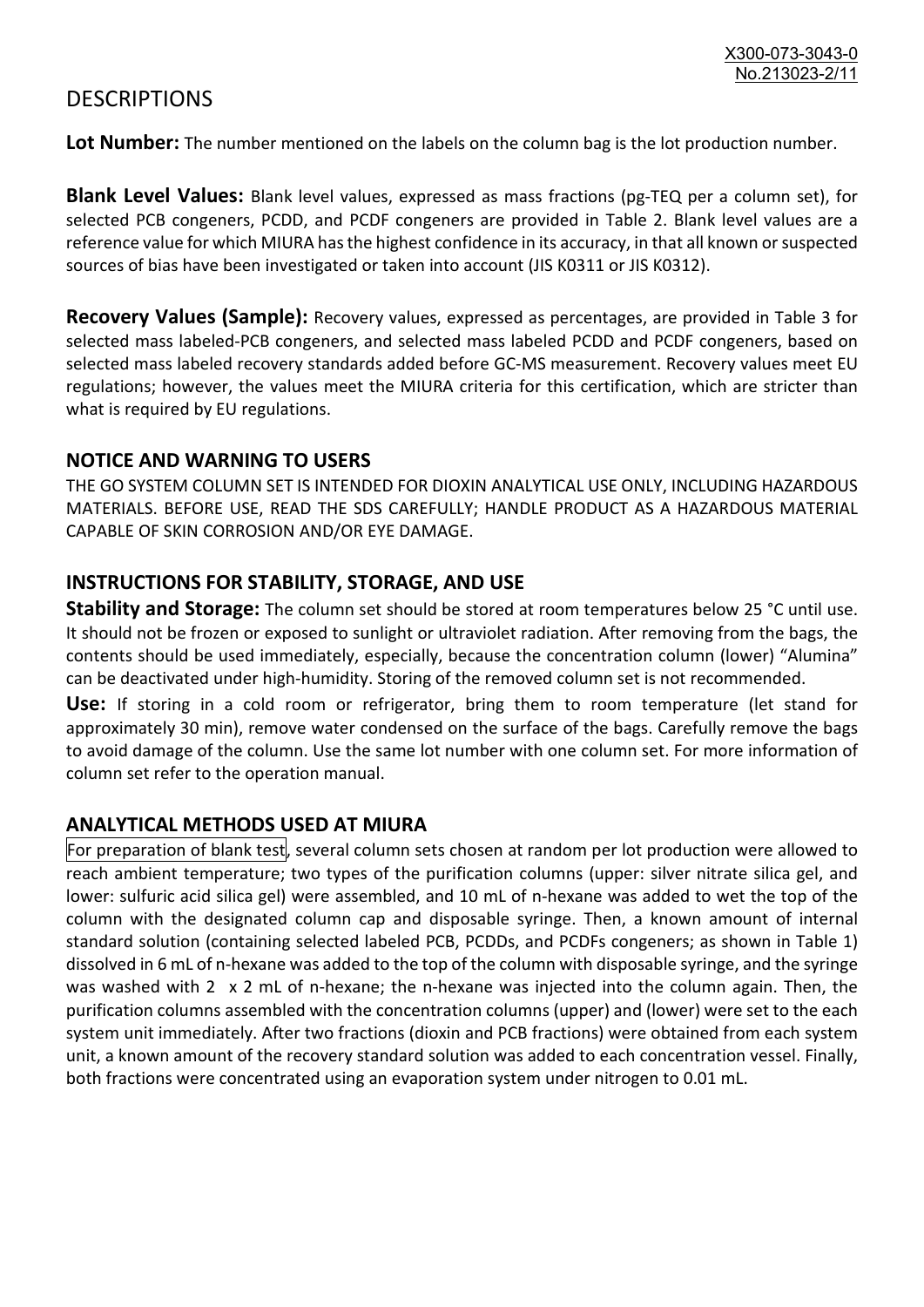X300-073-3043-0 No.213023-3/

| Compounds                   | Standard                      | Maker Code     | Maker                           | <b>Diluted</b><br>Concentration |
|-----------------------------|-------------------------------|----------------|---------------------------------|---------------------------------|
| PCDDs and PCDFs,<br>DL-PCBs | Internal Standard             | DF-SS-A        |                                 | $10$ ng/mL<br>in decane         |
|                             | <b>Internal Standard</b>      | DFP-LCS-B      |                                 |                                 |
|                             | Recovery (Surrogate) Standard | DF-IS-J        | Wellington<br>Laboratories Inc. |                                 |
| <b>NDL-PCBs</b>             | Internal Standard             | <b>MBP-28</b>  |                                 |                                 |
|                             |                               | <b>MBP-52</b>  |                                 |                                 |
|                             |                               | MBP-101        |                                 |                                 |
|                             |                               | <b>MBP-138</b> |                                 |                                 |
|                             |                               | MBP-153        |                                 |                                 |
|                             | Recovery (Surrogate) Standard | <b>MBP-19</b>  |                                 |                                 |
|                             |                               | <b>MBP-70</b>  |                                 |                                 |
|                             |                               | MBP-111        |                                 |                                 |
|                             |                               | MBP-162        |                                 |                                 |
|                             |                               | <b>MBP-178</b> |                                 |                                 |

Table 1. Standard solutions used for recovery tests.

The concentrated dioxin fraction was analyzed using gas chromatography / high resolution mass spectrometry (GC/HRMS) operated in electron impact (EI) mode. A 0.25 mm ID × 60 m fused silica capillary (BPX-DXN, TRAJAN) was used. The concentrated PCB fraction was analyzed using GC/HRMS operated in EI mode. A 0.25 mm ID × 60 m fused silica capillary (HT8-PCB, TRAJAN) was used. All injections were 2 μL using a splitless inlet. The results, blank level values, are provided in Table 2. The chromatograms of each compounds are shown at page 6 and after. Furthermore, the dioxin and PCB fractions were analyzed using gas chromatography / low resolution mass spectrometry operated in total ion scan (m/z 50 to 500) mode, to confirm if interferences may affect determination of target compounds by GC/HRMS are included in the fractions, the chromatograms are not shown here.

For the recovery test (sample), The sunflower seed oil from Helianthus annuus (S5007-1L, Sigma Aldrich) was dissolved in 2 mL of n-hexane. A known amount of the internal standard solution was added to the flask, mixed, and allowed to equilibrate. First, several column sets chosen at random per lot production were allowed to reach ambient temperature; the purification columns (upper) and (lower) were assembled. 10 mL of n-hexane was added to wet the top of the column with the designated column cap and disposable syringe. Then, the sample with the internal standard was injected into the top of the column with the disposable syringe, and the syringe was washed with 2 x 2 mL of n-hexane; the n-hexane was injected into the column again. The purification column was assembled with the concentration column (upper) and (lower), and set to the each system unit immediately. After obtaining two fractions from the system unit, the dioxin and PCB fractions were concentrated using an evaporation system under nitrogen to approximately 0.01 mL. After the addition of a known amount of recovery standard solution, the both fractions were concentrated to 0.02 mL; then dioxin and PCB in each fractions were analyzed using GC/HRMS as mentioned above test. The inspection results is displayed in Table 3.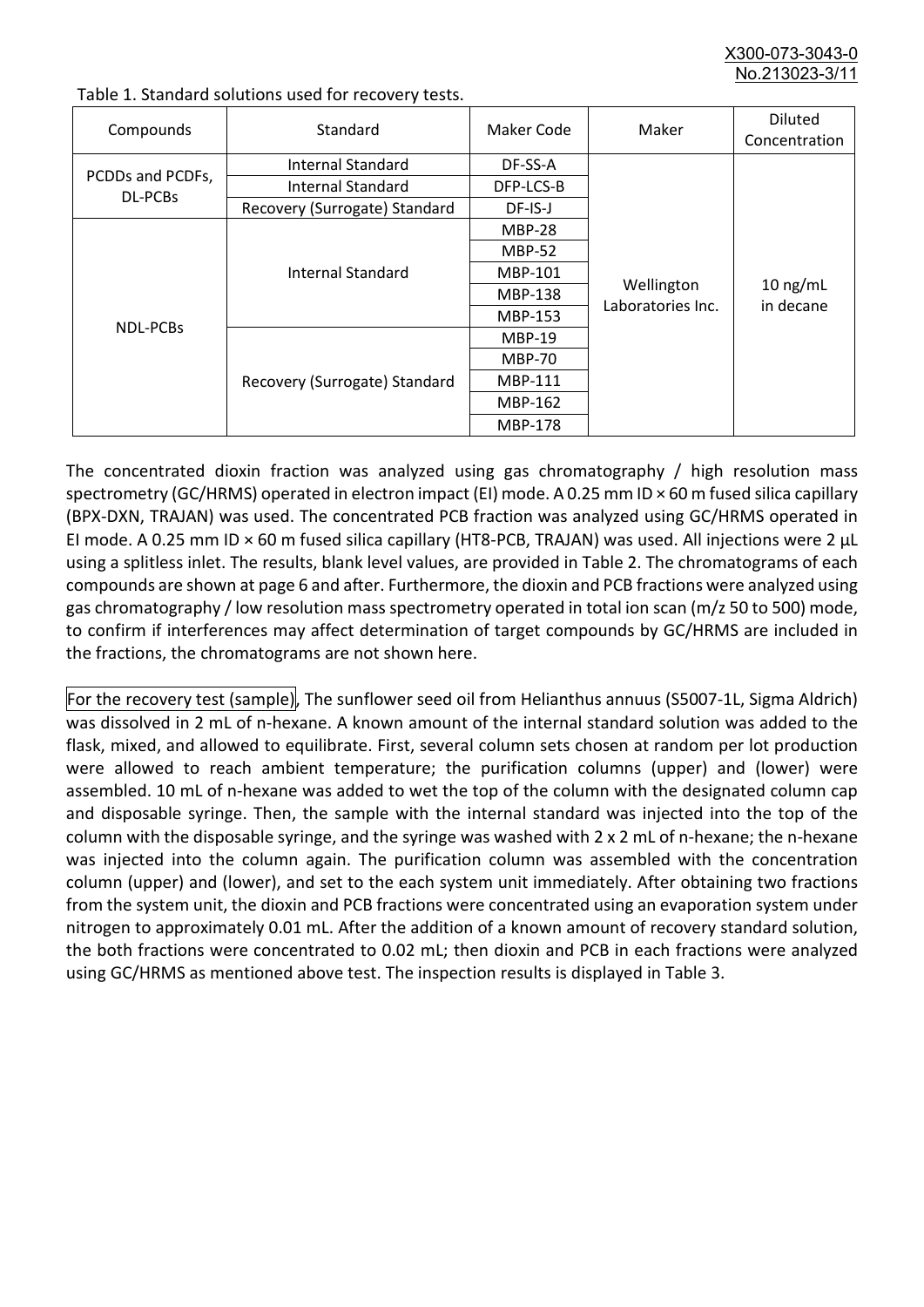X300-073-3043-0 No.213023-4/11

|  | Table 2 Blank levels of dioxins (PCDDs/PCDFs and DL-PCBs) and NDL-PCBs per column set. |
|--|----------------------------------------------------------------------------------------|
|--|----------------------------------------------------------------------------------------|

| abic 2 Diarik icveis of dioxins (I CDD3/TCDTs and DET CD3/ and NDET CD3 pcr column sett. |               |           |            |           |           |
|------------------------------------------------------------------------------------------|---------------|-----------|------------|-----------|-----------|
| Congener                                                                                 | Concentration | LOQ       | <b>LOD</b> | $S/N=3$   | TEQ*      |
|                                                                                          | pg/column     | pg/column | pg/column  | pg/column | pg/column |
| 2,3,7,8-TeCDD                                                                            | <b>ND</b>     | 0.29      | 0.09       | 0.07      | 0.09      |
| 1,2,3,7,8-PeCDD                                                                          | <b>ND</b>     | 0.30      | 0.09       | 0.06      | 0.09      |
| 1,2,3,4,7,8-HxCDD                                                                        | <b>ND</b>     | 0.8       | 0.2        | 0.2       | 0.02      |
| 1,2,3,6,7,8-HxCDD                                                                        | <b>ND</b>     | 0.7       | 0.2        | 0.2       | 0.02      |
| 1,2,3,7,8,9-HxCDD                                                                        | <b>ND</b>     | 0.8       | 0.2        | 0.2       | 0.02      |
| 1,2,3,4,6,7,8-HpCDD                                                                      | <b>ND</b>     | 1.3       | 0.4        | 0.2       | 0.004     |
| <b>OCDD</b>                                                                              | <b>ND</b>     | 1.9       | 0.6        | 0.2       | 0.00018   |
| 2,3,7,8-TeCDF                                                                            | <b>ND</b>     | 0.9       | 0.3        | 0.08      | 0.03      |
| 1,2,3,7,8-PeCDF                                                                          | <b>ND</b>     | 0.8       | 0.2        | 0.05      | 0.006     |
| 2,3,4,7,8-PeCDF                                                                          | <b>ND</b>     | 0.5       | 0.2        | 0.04      | 0.06      |
| 1,2,3,4,7,8-HxCDF                                                                        | <b>ND</b>     | 0.6       | 0.2        | 0.05      | 0.02      |
| 1,2,3,6,7,8-HxCDF                                                                        | <b>ND</b>     | 0.9       | 0.3        | 0.05      | 0.03      |
| 1,2,3,7,8,9-HxCDF                                                                        | <b>ND</b>     | 0.6       | 0.2        | 0.06      | 0.02      |
| 2,3,4,6,7,8-HxCDF                                                                        | <b>ND</b>     | 0.6       | 0.2        | 0.05      | 0.02      |
| 1,2,3,4,6,7,8-HpCDF                                                                      | <b>ND</b>     | 1.0       | 0.3        | 0.05      | 0.003     |
| 1,2,3,4,7,8,9-HpCDF                                                                      | <b>ND</b>     | 1.1       | 0.3        | 0.06      | 0.003     |
| <b>OCDF</b>                                                                              | <b>ND</b>     | 2.0       | 0.6        | 0.1       | 0.00018   |
| #81 (3,4,4',5-TeCB)                                                                      | <b>ND</b>     | 0.7       | 0.2        | 0.04      | 0.00006   |
| #77 (3,3',4,4'-TeCB)                                                                     | <b>ND</b>     | 1.5       | 0.5        | 0.04      | 0.00005   |
| #126 (3,3',4,4',5-PeCB)                                                                  | <b>ND</b>     | 0.4       | 0.1        | 0.1       | 0.01      |
| #169 (3,3',4,4',5,5'-HxCB)                                                               | <b>ND</b>     | 0.9       | 0.3        | 0.05      | 0.009     |
| #123 (2',3,4,4',5-PeCB)                                                                  | <b>ND</b>     | 0.4       | 0.1        | 0.04      | 0.000003  |
| #118 (2,3',4,4',5-PeCB)                                                                  | <b>ND</b>     | 0.7       | 0.2        | 0.04      | 0.000006  |
| #105 (2,3,3',4,4'-PeCB)                                                                  | <b>ND</b>     | 0.4       | 0.1        | 0.04      | 0.000003  |
| #114 (2,3,4,4',5-PeCB)                                                                   | <b>ND</b>     | 0.6       | 0.2        | 0.04      | 0.000006  |
| #167 (2,3',4,4',5,5'-HxCB)                                                               | <b>ND</b>     | 0.4       | 0.1        | 0.04      | 0.000003  |
| #156 (2,3,3',4,4',5-HxCB)                                                                | <b>ND</b>     | 0.5       | 0.1        | 0.04      | 0.000003  |
| #157 (2,3,3',4,4',5'-HxCB)                                                               | <b>ND</b>     | 0.6       | 0.2        | 0.04      | 0.000006  |
| #189 (2,3,3',4,4',5,5'-HpCB)                                                             | <b>ND</b>     | 0.4       | 0.1        | 0.03      | 0.000003  |
| #28 (2,4,4'-TrCB)                                                                        | 1.4           | 0.4       | 0.1        | 0.04      |           |
| #52 (2,2',5,5'-TeCB)                                                                     | 0.9           | 0.3       | 0.1        | 0.06      |           |
| #101 (2,2',4,5,5'-PeCB)                                                                  | <b>ND</b>     | 0.4       | 0.1        | 0.05      |           |
| #138 (2,2',3,4,4',5'-HxCB)                                                               | <b>ND</b>     | 0.6       | 0.2        | 0.04      |           |
| #153 (2,2',4,4',5,5'-HxCB)                                                               | <b>ND</b>     | 1.1       | 0.3        | 0.05      |           |
| #180 (2,2',3,4,4',5,5'-HpCB)                                                             | <b>ND</b>     | 0.6       | 0.2        | 0.05      |           |

\* TEQ: Toxicity Equivalents (are applied WHO-TEF(2006))

- 1. The figures in the parentheses in the concentration of actual measurement denote the concentration of the LOD or more and less than the LOQ.
- 2. ND in the concentration of actual measurement denotes less than the LOD.
- 3. TEQ are calculated with an actual measurement which is the concentration of the LOQ or more, and an actual measurement which is the concentration of the LOD or more and less than the LOQ, respectively. For values less than the LOD, TEQ are calculated with the LOD.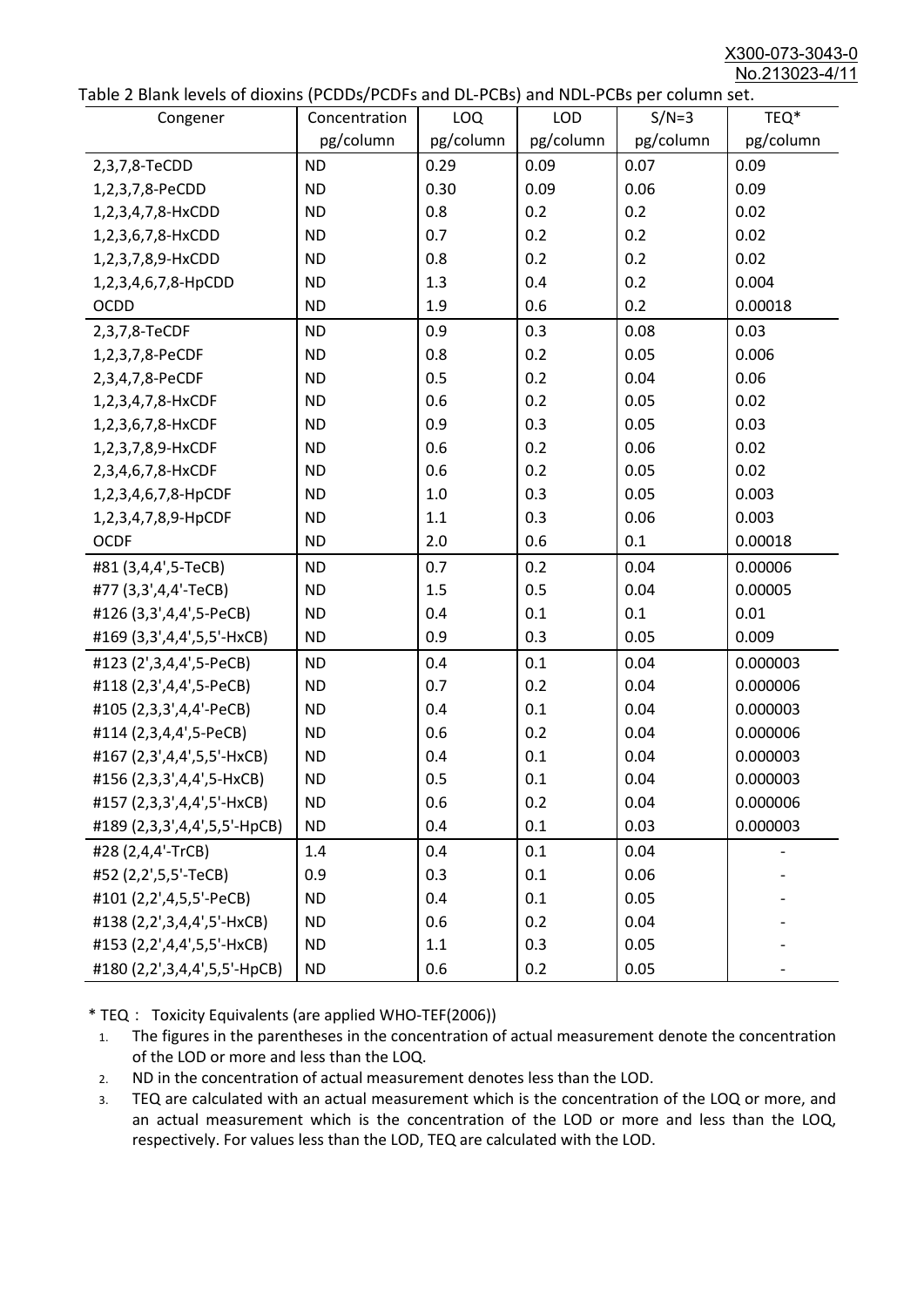| uwic J.<br><u>RECOVERTS OF RESERVED INTERNATION STATIONS</u><br>Congener | Sample |
|--------------------------------------------------------------------------|--------|
| 2,3,7,8-TeCDD                                                            | 76 %   |
| 1,2,3,7,8-PeCDD                                                          | 87%    |
| 1,2,3,4,7,8-HxCDD                                                        | 92%    |
| 1,2,3,6,7,8-HxCDD                                                        | 90%    |
| 1,2,3,7,8,9-HxCDD                                                        | 84 %   |
| 1,2,3,4,6,7,8-HpCDD                                                      | 89%    |
| <b>OCDD</b>                                                              | 85 %   |
| 2,3,7,8-TeCDF                                                            | 91%    |
| 1,2,3,7,8-PeCDF                                                          | 95 %   |
| 2,3,4,7,8-PeCDF                                                          | 98%    |
| 1,2,3,4,7,8-HxCDF                                                        | 87%    |
| 1,2,3,6,7,8-HxCDF                                                        | 89 %   |
| 1,2,3,7,8,9-HxCDF                                                        | 93 %   |
| 2,3,4,6,7,8-HxCDF                                                        | 93 %   |
| 1,2,3,4,6,7,8-HpCDF                                                      | 92%    |
| 1,2,3,4,7,8,9-HpCDF                                                      | 91%    |
| <b>OCDF</b>                                                              | 87%    |
| #81 (3,4,4',5-TeCB)                                                      | 88%    |
| #77 (3,3',4,4'-TeCB)                                                     | 89 %   |
| #126 (3,3',4,4',5-PeCB)                                                  | 94 %   |
| #169 (3,3',4,4',5,5'-HxCB)                                               | 92%    |
| #123 (2',3,4,4',5-PeCB)                                                  | 91%    |
| #118 (2,3',4,4',5-PeCB)                                                  | 88%    |
| #105 (2,3,3',4,4'-PeCB)                                                  | 94 %   |
| #114 (2,3,4,4',5-PeCB)                                                   | 94 %   |
| #167 (2,3',4,4',5,5'-HxCB)                                               | 94 %   |
| #156 (2,3,3',4,4',5-HxCB)                                                | 99%    |
| #157 (2,3,3',4,4',5'-HxCB)                                               | 101%   |
| #189 (2,3,3',4,4',5,5'-HpCB)                                             | 112 %  |
| #28 (2,4,4'-TrCB)                                                        | 97%    |
| #52 (2,2',5,5'-TeCB)                                                     | 105 %  |
| #101 (2,2',4,5,5'-PeCB)                                                  | 106 %  |
| #138 (2,2',3,4,4',5'-HxCB)                                               | 104 %  |
| #153 (2,2',4,4',5,5'-HxCB)                                               | 104 %  |
| #180 (2,2',3,4,4',5,5'-HpCB)                                             | 110%   |

Table 3. Recoveries of labeled internal standards.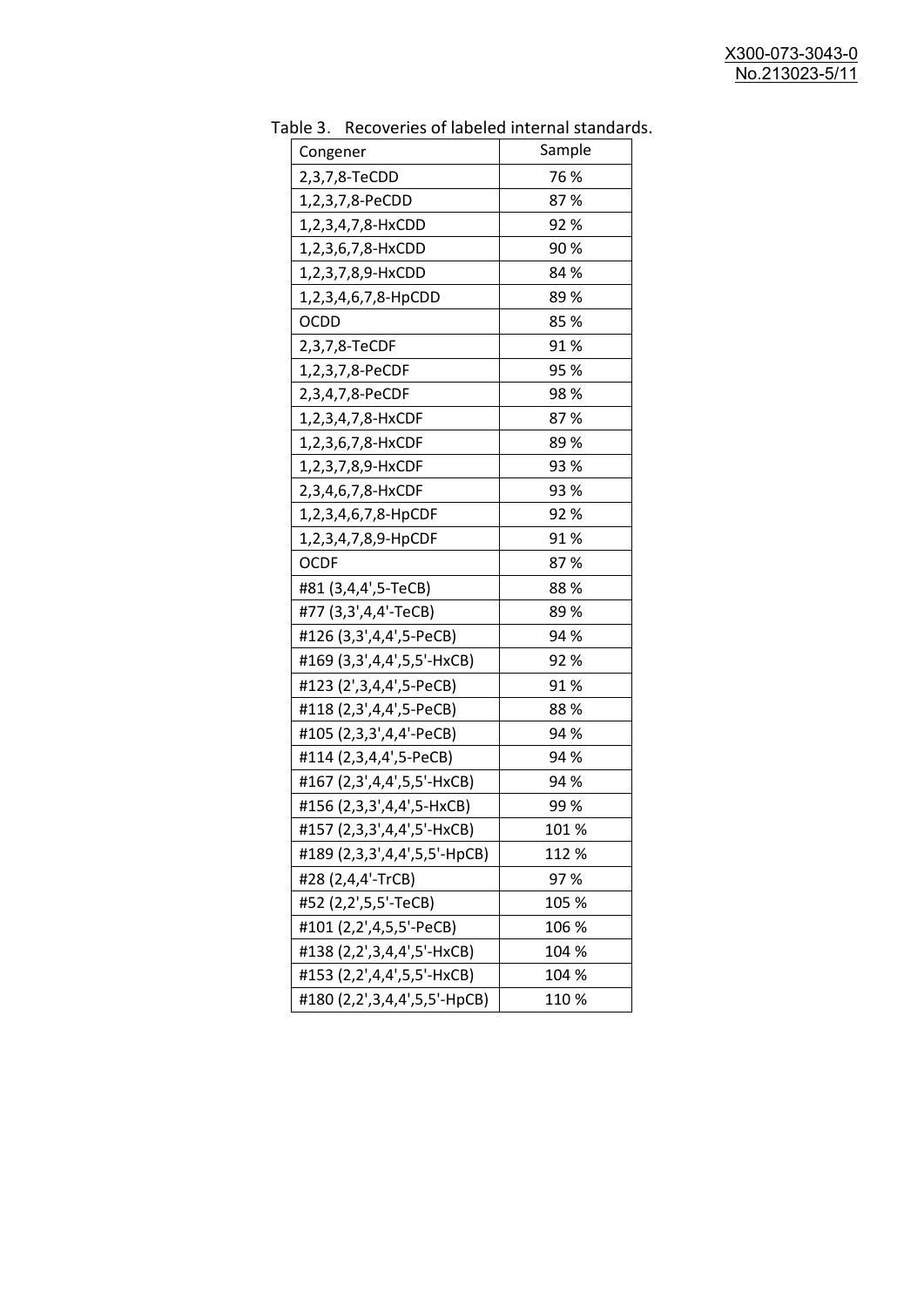#### **Compound View** Page 1 DqData : M:\Diok\DqData\2021\C1E136\BPX-078-1 Injection : C1E136001X

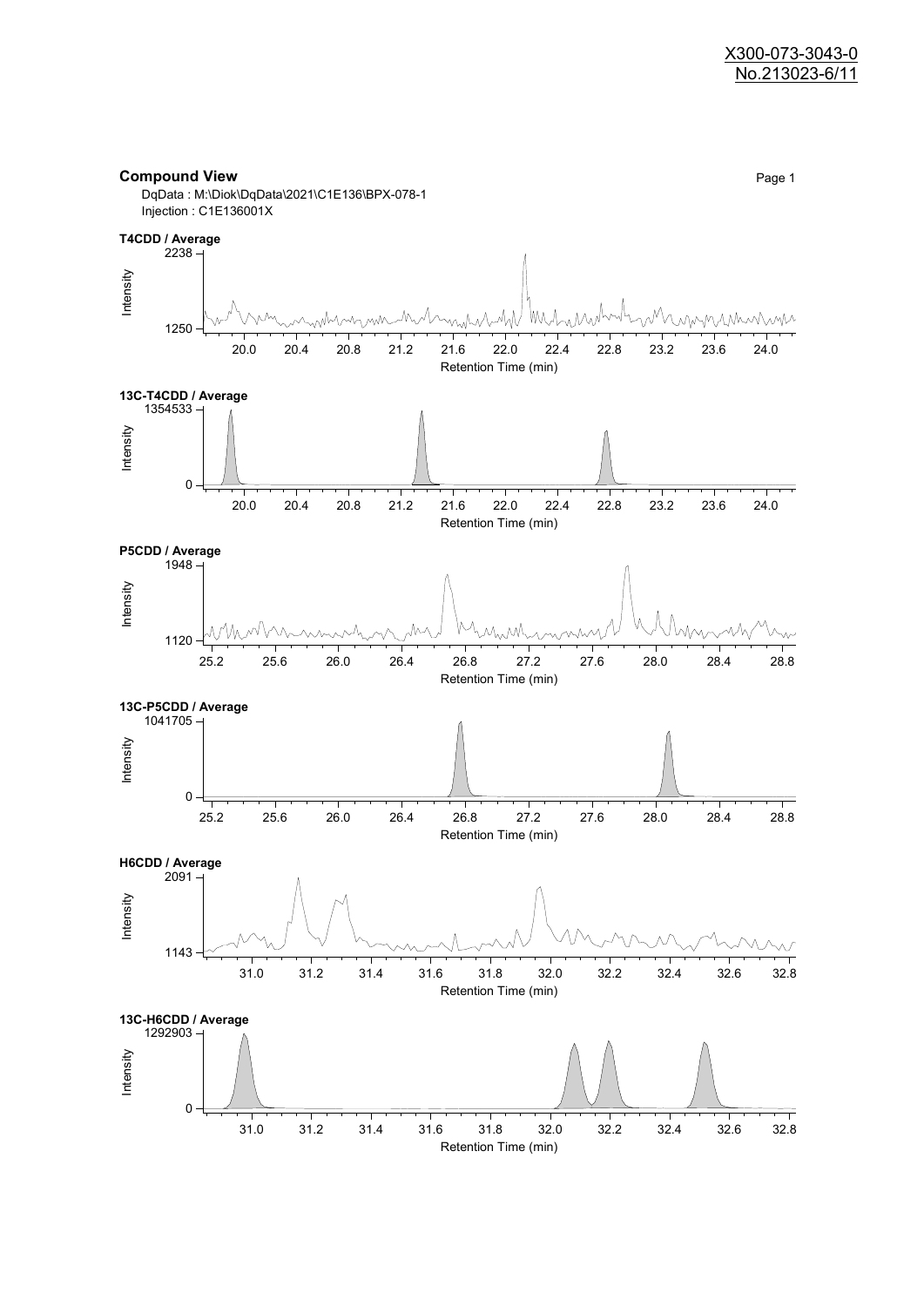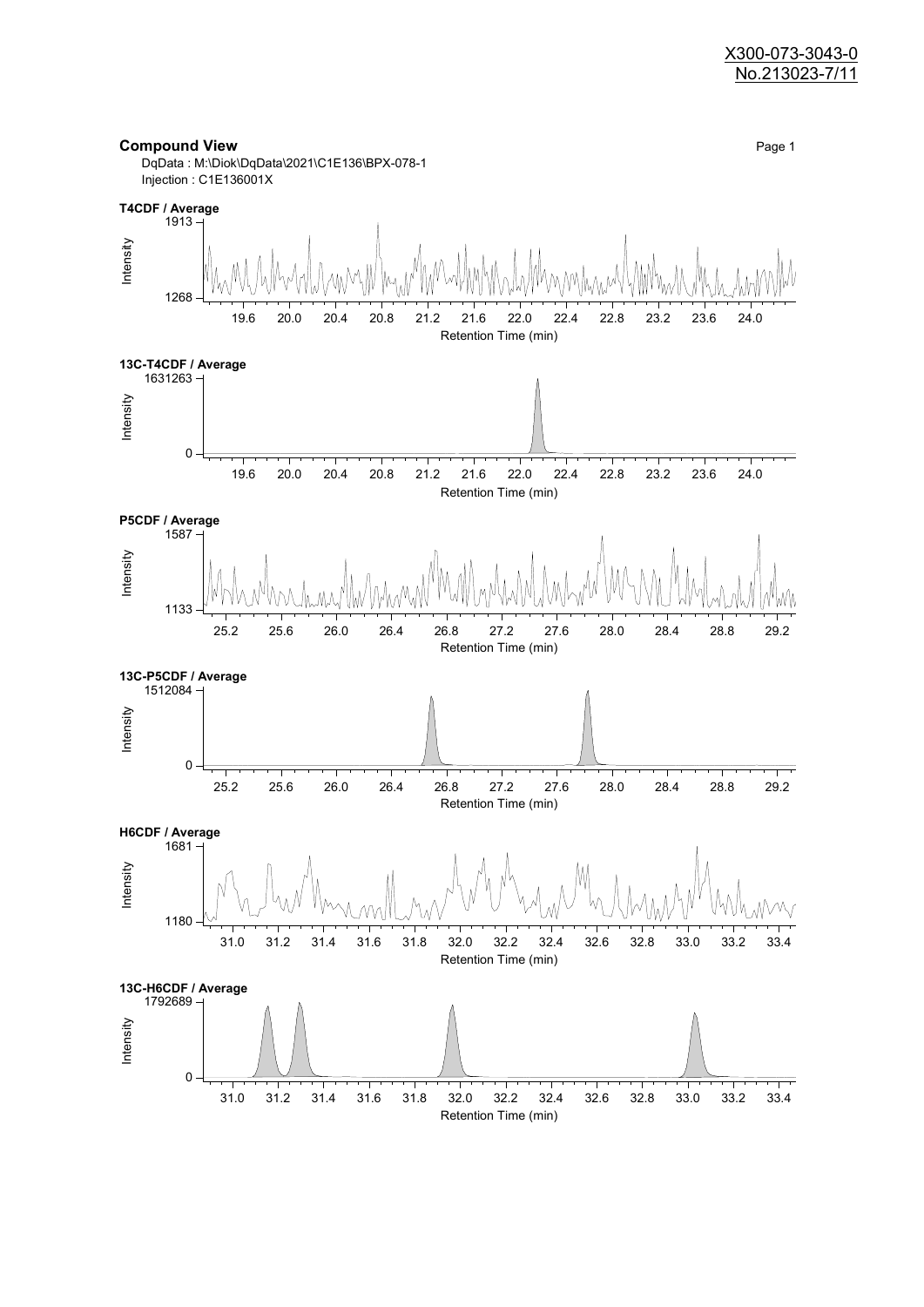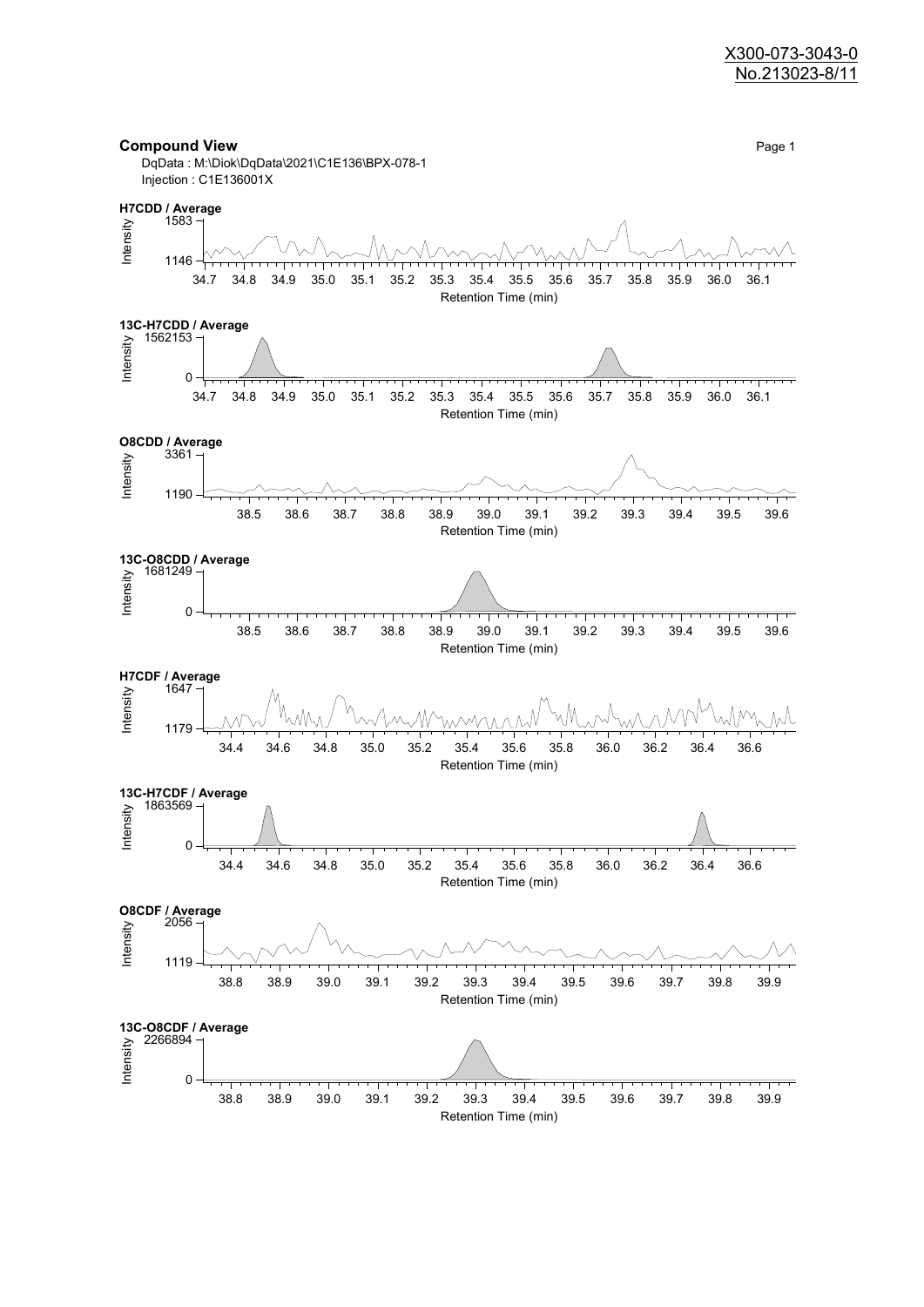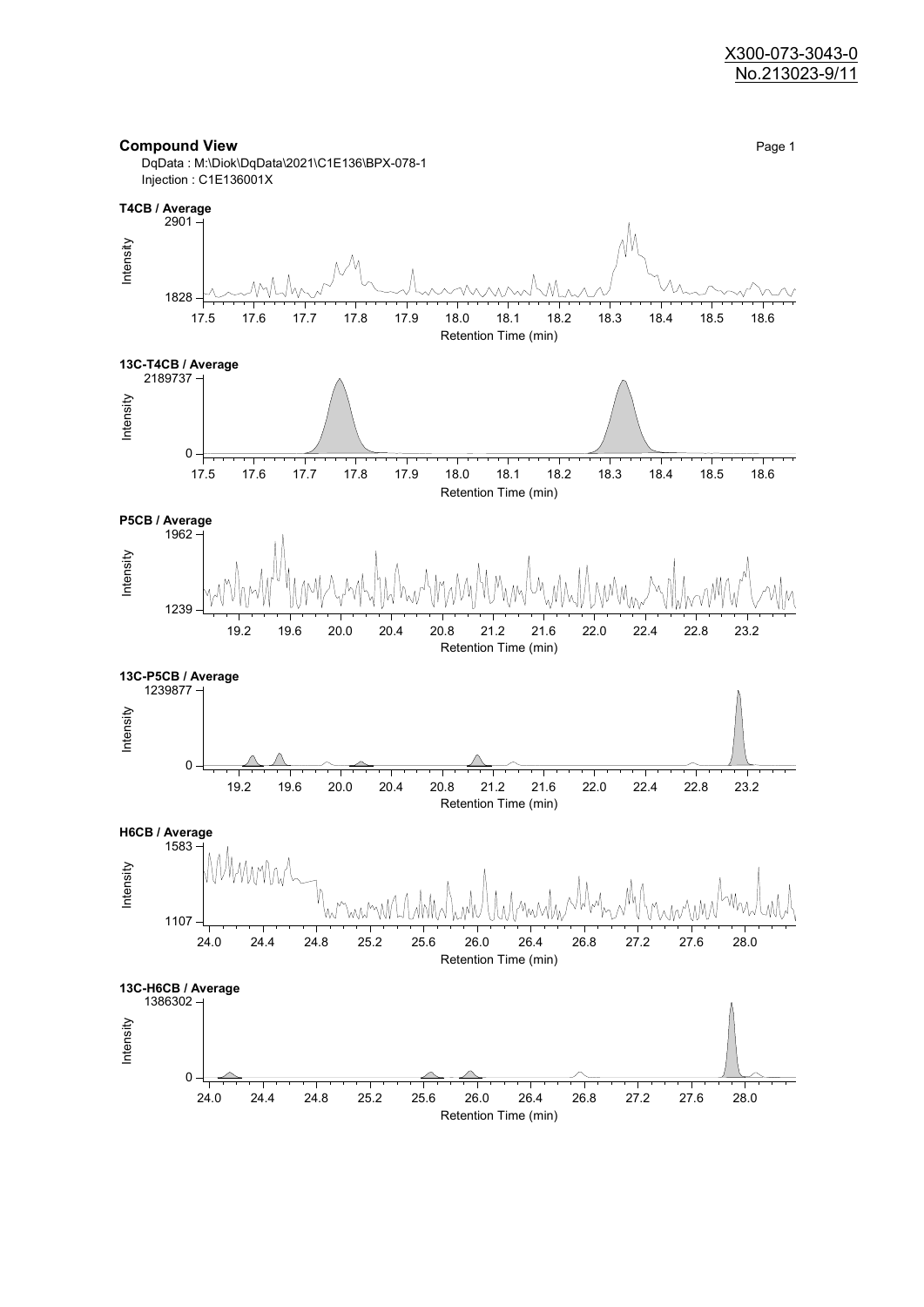